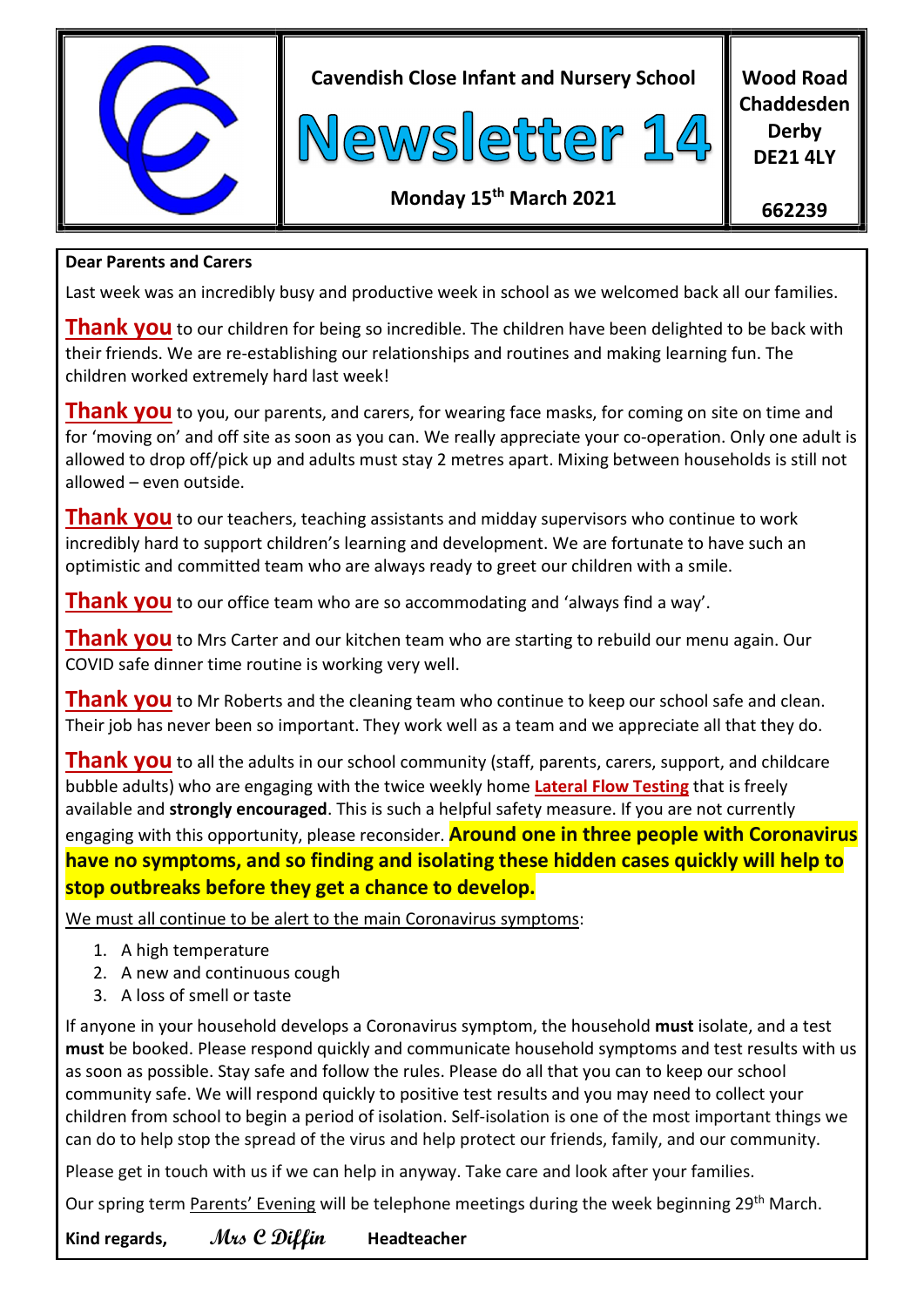#### Our 8 Behaviour Values

These are the 8 behaviours that we value the most at school. We model, expect, and reward these behaviours every day in school. I wish we could show you how well-mannered, kind, and respectful your children are at school. We use our 'Mood Monsters' to help children to recognise and understand different feelings. We learn how to be 'calm' so that we are ready to learn.

- $\checkmark$  We show respect to everyone.
- $\checkmark$  We choose kindness.
- $\checkmark$  We remember to use good manners.
- $\checkmark$  We do what adults ask us to do.
- $\checkmark$  We show respect to everything.
- $\checkmark$  We know how to feel calm and ready to learn.
- $\checkmark$  We make safe, healthy, and happy choices.
- $\checkmark$  We are Attendance HEROs (Here Every day Ready On time).

#### World Book Day

 Thank you to Mrs Howett who took our World Book Day vouchers to WH Smith this year to exchange them for a free £1 book for every child in school. We hope that your child enjoys reading and looking after their new book.

We also hope that your children are enjoying the workbooks that we gifted before the February halfterm holiday. The Nursery children have been busy counting and writing numbers. The children in Reception, Year 1 and Year 2 have been busy practising their best handwriting.

There will be another workbook for children during the Easter holidays:

Nursery: Handwriting Reception: Phonics Year 1 and Year 2: Reading Comprehension Thank you for your support with home learning. Together, we can make up for missed learning.



#### **Curriculum**

 Each year group has their own exciting topic for this half term. We would like to share with you what your children will be learning at school this half term. Tomorrow, we will also send you a plan so that you can see what your children will be learning in each subject this half-term.

| Nursery:   | What's in a rainbow?            |
|------------|---------------------------------|
| Reception: | Who lives in a place like this? |
| Year 1:    | Can you grow a rainbow?         |
| Year $2:$  | How does it grow?               |



#### **Census Day Sunday 21<sup>st</sup> March 2021**

 The census is a survey about all the households in England and Wales. Everyone must complete the census and provide accurate information. It helps decide how services are funded in your area. You must complete the census by law, or you could be fined. In school today the children are collecting and using data as we are taking part in the 'Let's Count' activities to promote the Census 2021. Please find time to complete your household census this week if you haven't already.



#### Wood Road

 We have been in contact with Derby City Council, our local ward councillors, and our safer neighbourhood policing team for support regarding safety on Wood Road at the start and the end of the school day. Please play your part and help to keep our school community safe.

- $\checkmark$  Please drive slowly on Wood Road. Do not make a 'U-Turn' on Wood Road outside school this is not safe or considerate.
- $\checkmark$  Please park considerately away from school and walk. Do not park on the zigzag lines and do not park on corners, on the pavement or blocking driveways.
- $\checkmark$  Please keep moving and keep the paths clear. Do not gather or wait by the gates this is not safe or helpful. This is not a safe meeting point. Keep moving and maintain social distancing.
- $\checkmark$  Please do not stand and smoke by the Wood Road gates. This is not the welcome we want for our families.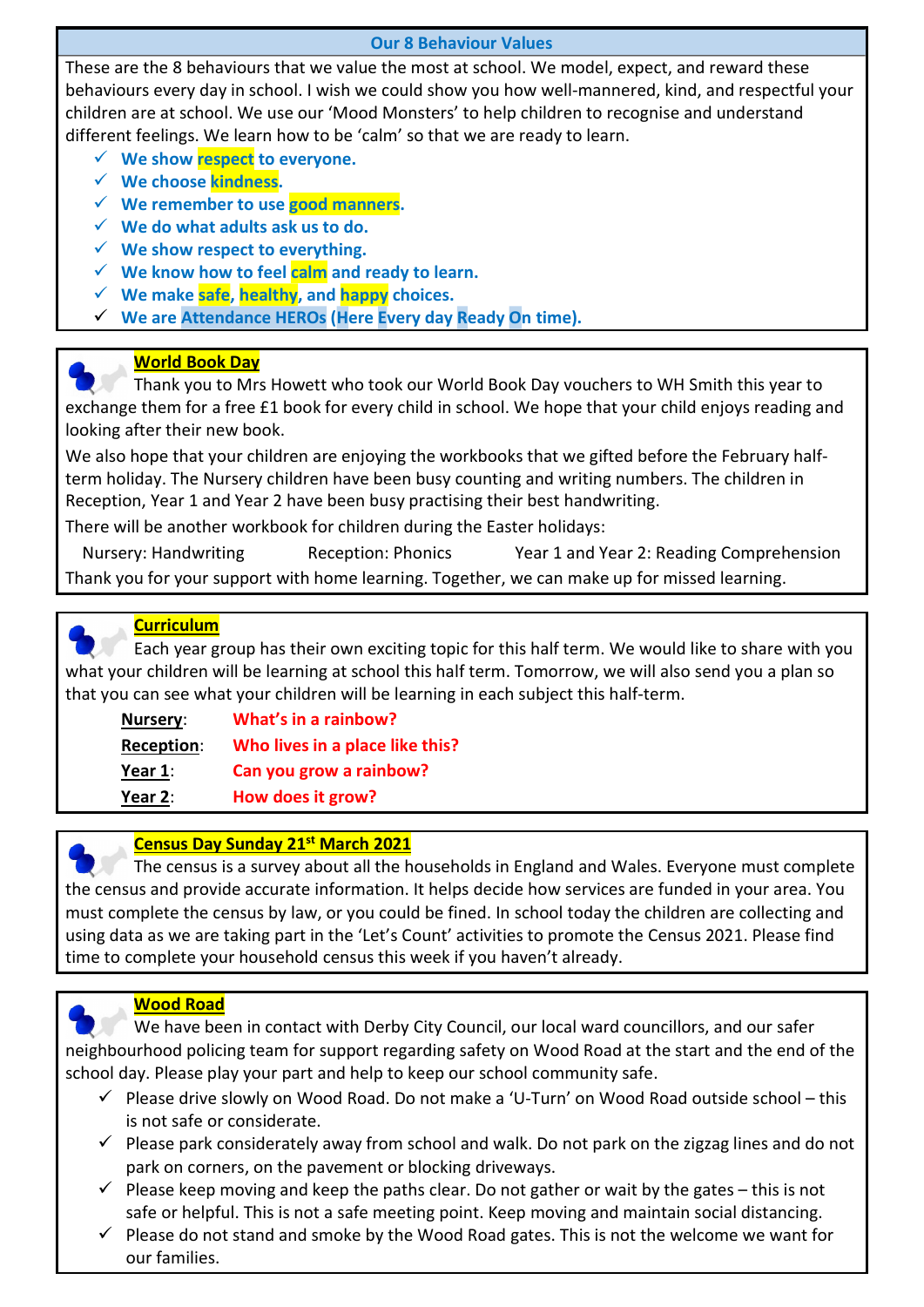| Spring Term 2 2021 - Monday 22.2 to Thursday 1.4 |                                                                            |
|--------------------------------------------------|----------------------------------------------------------------------------|
| Monday 15 <sup>th</sup> March                    | Let's Count day. A counting day in school to promote the Census.           |
| Wednesday 17 <sup>th</sup> March                 | St Patrick's Day.                                                          |
| Friday 19 <sup>th</sup> March                    | <b>Comic Relief day</b> . Non-uniform day for a charity donation.          |
| Week beginning 29 <sup>th</sup> March            | <b>***Parent Telephone Consultation Meetings***</b> Information to follow. |
| Thursday 1 <sup>st</sup> April                   | School breaks up for the Easter holiday.                                   |

| <b>Summer Term 1 2021 - Monday 19.4 to Friday 28.5</b> |                                                             |  |
|--------------------------------------------------------|-------------------------------------------------------------|--|
| Week beginning 19 <sup>th</sup> April                  | <b>Science Week.</b>                                        |  |
| Friday 23rd April                                      | St George's Day.                                            |  |
| Week beginning 26 <sup>th</sup> April                  | *** Special Educational Needs Support Plan Parent Telephone |  |
|                                                        | Consultation Meetings*** Information to follow.             |  |
| Monday 3 <sup>rd</sup> May                             | <b>Bank holiday.</b>                                        |  |
| Tuesday 4 <sup>th</sup> May                            | <b>Sun Safety Day</b>                                       |  |
| Friday 7 <sup>th</sup> May                             | <b>NSPCC Number Day.</b>                                    |  |
| Friday 21st May                                        | <b>INSET day 4</b> $-$ Staff training.                      |  |
| Friday 28 <sup>th</sup> May                            | School breaks up for a half-term holiday.                   |  |

| <b>Spring Term 2 2021</b> – Monday 7.6 to Thursday 22.7 |                                          |  |
|---------------------------------------------------------|------------------------------------------|--|
| Friday 2 <sup>nd</sup> July                             | <b>INSET day 5</b> – Staff training.     |  |
| Thursday 22 <sup>nd</sup> July                          | School breaks up for the summer holiday. |  |

Autumn Term 1 2021 – The new school year begins on Thursday 2<sup>nd</sup> September 2021

| <b>Contacting School</b>                                                                            |                                         |  |
|-----------------------------------------------------------------------------------------------------|-----------------------------------------|--|
| Telephone and email contact continues to be the safest way for parents and carers to                |                                         |  |
| communicate with school. 'Quick' messages can be passed on at drop off and pick up time.            |                                         |  |
| <b>Senior Leadership Team</b>                                                                       | leadership@cavclosei.derby.sch.uk       |  |
| (Mrs Diffin (Headteacher), Mrs Howett (Deputy Headteacher and Early Years Foundation Stage Leader), |                                         |  |
| Mrs Asghar (Assistant Headteachers and Key Stage 1 Leader))                                         |                                         |  |
| <b>School Office Team</b>                                                                           | admin@cavclosei.derby.sch.uk            |  |
| (Mrs Kelly, Mrs Manners and Mrs Horsman)                                                            |                                         |  |
| <b>Safeguarding Team</b>                                                                            | safeguarding@cavclosei.derby.sch.uk     |  |
| (Mrs Diffin, Mrs Howett, Mrs Asghar, Mrs Vincett, Mrs Leadbeater, Mrs Dearie)                       |                                         |  |
| <b>Inclusion Leader</b>                                                                             | senco@cavclosei.derby.sch.uk            |  |
| (Mrs Vincett)                                                                                       |                                         |  |
| <b>Year Group Class Teachers</b>                                                                    |                                         |  |
| nursery@cavclosei.derby.sch.uk                                                                      | (Mrs Howett)                            |  |
| reception@cavclosei.derby.sch.uk                                                                    | (Mrs Smith, Miss Brown, Mrs Orme)       |  |
| year1@cavclosei.derby.sch.uk                                                                        | (Miss Doxey, Mrs Unwin-Rose, Miss Luke) |  |
| year2@cavclosei.derby.sch.uk                                                                        | (Mrs Merriman, Mrs Asghar, Miss Harker) |  |